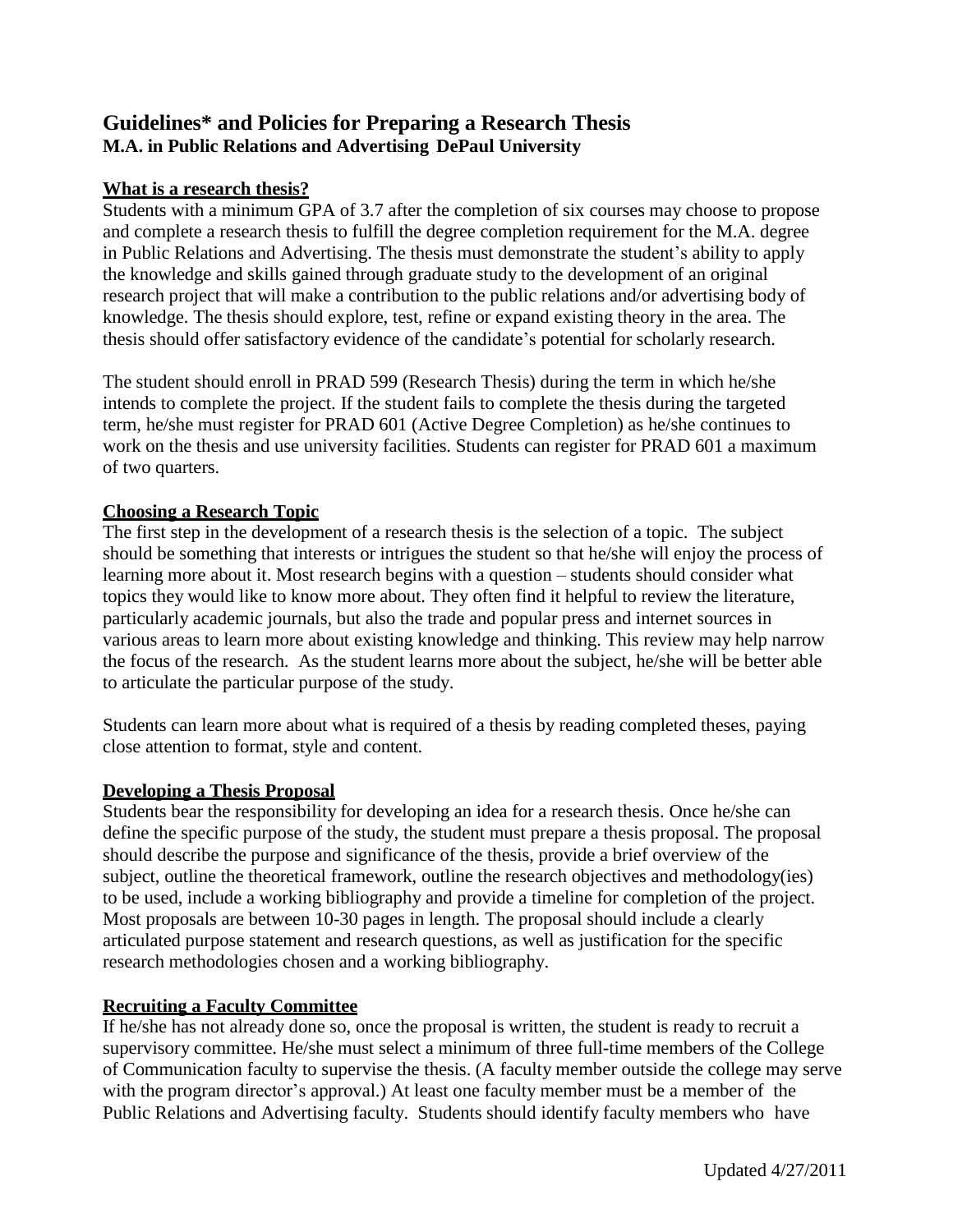expertise and interest in helping them complete their work in a timely fashion. Specifically, students should identify committee chairs who can direct their work throughout the thesis and a methodologist who can provide advice and counsel on the research component. A student may elect to add other committee members who have particular expertise in the subject area.

The thesis proposal should be presented to the faculty with a request to serve on the student's supervisory committee. If the proposal is approved, the committee chair must sign the Thesis Approval Form (found on the PRAD website under "Complete your Degree."). The student should then ask the graduate program director to approve the thesis by reviewing the proposal and signing the form. Committee members and the graduate program director must approve the project before any work on the thesis may commence. It is advisable that the student schedule an initial meeting of his/her advisory committee to assure agreement on subject and method. The purpose of the meeting should be to refine the study and define the expectations of the faculty. If a student is not able to develop an acceptable thesis proposal, the program director will direct the student to register for comprehensive exams.

Committees should be formed before the completion of three terms or six courses, whichever comes later. Once the committee is formed, faculty substitutions may be made only with the approval of the program director. Committees may be dissolved by request of the chair if inactive for a period of one academic year.

If a student does not make significant progress towards the writing, research and completion of the thesis within one year of submitting the thesis approval form, the student's committee has the authority to determine if the student is allowed to continue with the thesis. If the committee decides to discontinue the thesis, the student must take the comprehensive exam to fulfill the degree completion requirement.

#### **The Research Phase**

Once the research instruments (e.g., involving such methods as surveys, focus groups, in-depth interviews, content analyses) have been developed, the student must gain any necessary approvals from his/her faculty committee and the Institutional Review Board (IRB) before carrying out any primary research. This process can take weeks – students should plan accordingly. Upon receiving the required approvals, the student may begin collecting and analyzing data. Although committee members may provide guidance as needed, students should work as independently as possible during the data gathering stage.

### **Writing the Research Thesis**

Research theses typically share common elements including an introduction of the study, statements of purpose and significance, literature review, research questions/hypotheses, research methodology(ies), research results/findings, discussion of results/findings, conclusions, limitations and future research. The literature review should describe and synthesize previous research on the topic, noting what is known and not known about the thesis topic. This review leads to the specific research questions/hypotheses of the intended study. (In some cases, students may elect to replicate past studies to examine trends, etc.) The methodology section should describe and justify why the methods chosen are most appropriate for the intended study. Next, the data gathering and analysis process should be detailed. The results/findings chapter should address the research results, outlining the specific findings of each research component.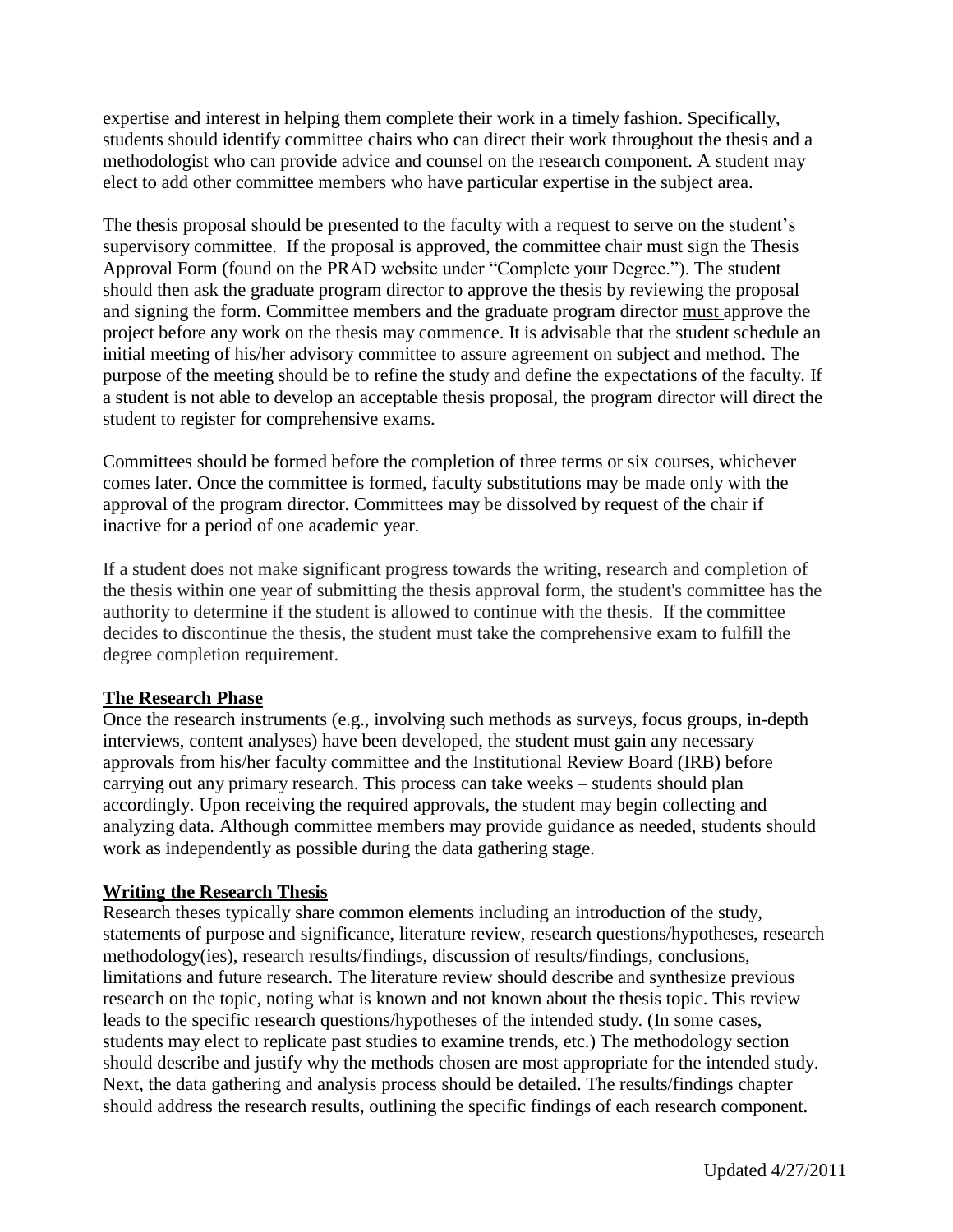After the presentation of research findings, the findings should be discussed – students should explain what the findings mean in relation to the existing body of knowledge on the topic. This section should demonstrate the significance of the study. The discussion should be linked to the theoretical framework introduced in the literature review. This section also should address the implications of the findings for communication professionals. In other words, what are the practical implications of the study? The limitations of the study and proposals for future research typically follow the discussion section, along with a brief conclusion.

Thesis advisors should respond to graduate student submissions within a reasonable time period. No more than two weeks should be taken to review each thesis chapter submitted for consideration. Following this timeline will ensure timely thesis and program completion.

The final document should be a minimum of 50 pages, excluding bibliography and any appendices. Acceptable citation styles include the latest editions of the American Psychological Association, the Chicago Manual of Style and the Bluebook Style of Legal Citations. Writing quality is very important in the successful completion of a research thesis. Students should not expect faculty members to edit their work – they should provide neat, polished work that is carefully edited. It is advisable that students give the final thesis to their committee chair for review before distributing to all committee members.

### **Oral Defense**

The final step in the completion of a research thesis is a formal, public defense of the study. Faculty, students and other interested parties are invited to attend. The student should work with his/her committee chair to schedule the place and time of the defense. Thesis defenses must be held no later than the seventh week of the term in which the student hopes to complete the degree completion requirement.

In preparation for the defense, the student is responsible for:

- Providing a copy of the final typed thesis to each member of the committee for review at least two weeks before the defense;
- Arranging a time and place to fit the schedules of committee members;
- Securing the meeting place with the help of the College of Communication graduate advisor;
- Having a copy of the final thesis defense form and an original signature page available at the defense for committee members to sign; and
- Delivering the signed form to the M.A. program director.

### **Grading the Thesis**

The thesis is graded on a pass/fail basis by committee members. Following the oral defense, the committee members will ask the student and other parties to leave the room so that they can discuss whether the student has successfully completed the thesis requirements. If the student passes, all committee members must sign the thesis completion form stating that the student has met all thesis requirements, passing both the written and oral portions. The form is then provided to the student for submission with the completed thesis to the College. Any revisions required by the committee must be made prior to acceptance of the thesis for graduation. If the thesis is judged generally acceptable, but some work remains to be done, the chair of the advisory committee may hold the signature page until the thesis has been satisfactorily completed. The